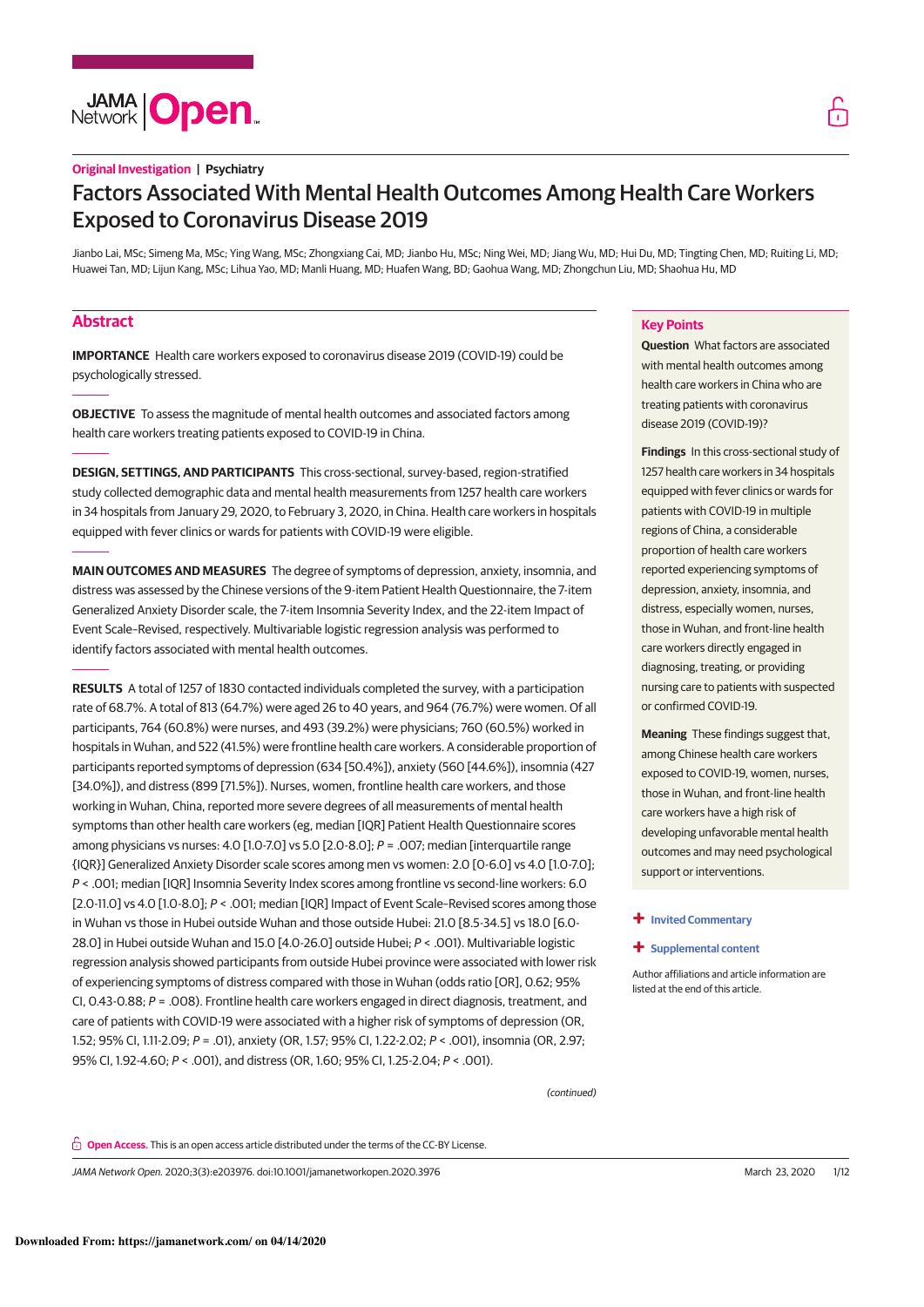### Abstract (continued)

**CONCLUSIONS AND RELEVANCE** In this survey of heath care workers in hospitals equipped with fever clinics or wards for patients with COVID-19 in Wuhan and other regions in China, participants reported experiencing psychological burden, especially nurses, women, those in Wuhan, and frontline health care workers directly engaged in the diagnosis, treatment, and care for patients with COVID-19.

JAMA Network Open. 2020;3(3):e203976. doi:10.1001/jamanetworkopen.2020.3976

# **Introduction**

Since the end of December 2019, the Chinese city of Wuhan has reported a novel pneumonia caused by coronavirus disease 2019 (COVID-19), which is spreading domestically and internationally.<sup>1</sup> The virus has been named severe acute respiratory syndrome coronavirus 2 (SARS-CoV-2). In this report, we will refer to the disease, COVID-19. According to data released by the National Health Commission of China, the number of confirmed cases in mainland China has increased to 80 151 as of March 2, 2020,<sup>2</sup> and confirmed cases have been reported in more than a dozen other countries. Moreover, person-to-person transmission has been recorded outside mainland China.<sup>3</sup> On January 30, 2020, the World Health Organization held an emergency meeting and declared the global COVID-19 outbreak a public health emergency of international concern.<sup>4</sup>

Facing this critical situation, health care workers on the front line who are directly involved in the diagnosis, treatment, and care of patients with COVID-19 are at risk of developing psychological distress and other mental health symptoms. The ever-increasing number of confirmed and suspected cases, overwhelming workload, depletion of personal protection equipment, widespread media coverage, lack of specific drugs, and feelings of being inadequately supported may all contribute to the mental burden of these health care workers. Previous studies have reported adverse psychological reactions to the 2003 SARS outbreak among health care workers.<sup>5-8</sup> Studies showed that those health care workers feared contagion and infection of their family, friends, and colleagues,<sup>5</sup> felt uncertainty and stigmatization,<sup>5,6</sup> reported reluctance to work or contemplating resignation,<sup>6</sup> and reported experiencing high levels of stress, anxiety, and depression symptoms,<sup>7</sup> which could have long-term psychological implications.<sup>7</sup> Similar concerns about the mental health, psychological adjustment, and recovery of health care workers treating and caring for patients with COVID-19 are now arising.

Psychological assistance services, including telephone-, internet-, and application-based counseling or intervention, have been widely deployed by local and national mental health institutions in response to the COVID-19 outbreak. On February 2, 2020, the State Council of China announced that it was setting up nationwide psychological assistance hotlines to help during the epidemic situation.<sup>9</sup> However, evidence-based evaluations and mental health interventions targeting front-line health care workers are relatively scarce.

To address this gap, the aim of current study was to evaluate mental health outcomes among health care workers treating patients with COVID-19 by quantifying the magnitude of symptoms of depression, anxiety, insomnia, and distress and by analyzing potential risk factors associated with these symptoms. Participants from Wuhan city (the capital of Hubei province) and other areas inside and outside Hubei province in China were enrolled in this survey to compare interregional differences. This study aimed to provide an assessment of the mental health burden of Chinese health care workers, which can serve as important evidence to direct the promotion of mental wellbeing among health care workers.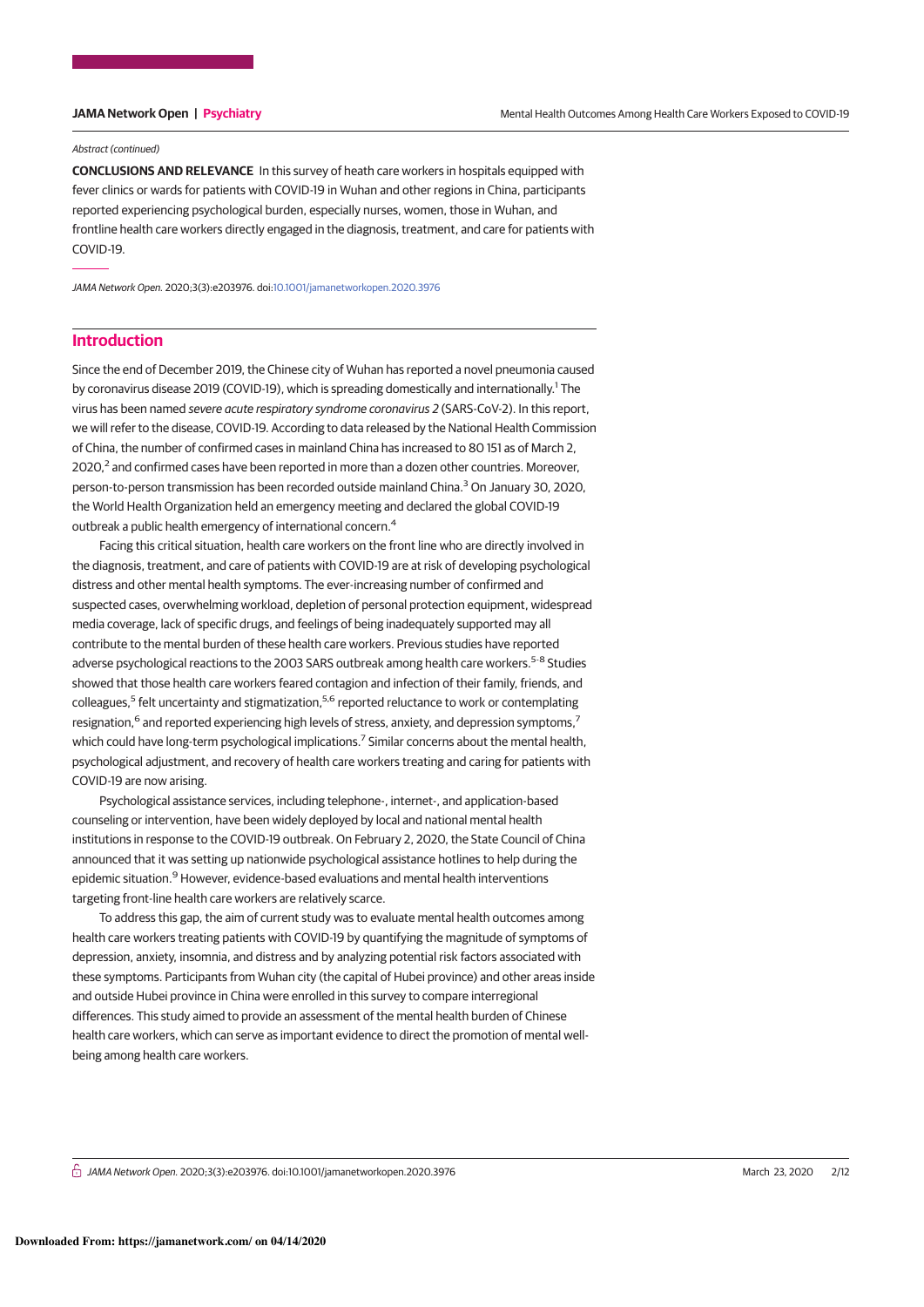# **Methods**

## **Study Design**

This study followed the American Association for Public Opinion Research (AAPOR) reporting guideline. Approval from the clinical research ethics committee of Renmin Hospital of Wuhan University was received before the initiation of this study. Verbal informed consent was provided by all survey participants prior to their enrollment. Participants were allowed to terminate the survey at any time they desired. The survey was anonymous, and confidentiality of information was assured.

The study is a cross-sectional, hospital-based survey conducted via a region-stratified, 2-stage cluster sampling from January 29, 2020, to February 3, 2020. During this period, the total confirmed cases of COVID-19 exceeded 10 000 in China. To compare the interregional differences of mental health outcomes among health care workers in China, samples were stratified by their geographic location (ie, Wuhan, other regions inside Hubei province, and regions outside Hubei province). Because Wuhan was most severely affected, more hospitals in Wuhan were sampled. Hospitals equipped with fever clinics or wards for COVID-19 were eligible to participate in this survey. A total of 20 hospitals in Wuhan (10 designated by the local government to treat COVID-19 and 10 nondesignated), 7 hospitals in other regions of Hubei province, and 7 hospitals from 7 other provinces with a high incidence of COVID-19 (1 hospital from each province) were included. In total, 34 hospitals were involved. Milestone events during the outbreak of COVID-19 and the duration of this study are presented in the eFigure in the Supplement.

# **Participants**

One clinical department was randomly sampled from each selected hospital, and all health care workers in this department were asked to participate in this study. The target sample size of participants was determined using the formula N =  $Z_\text{o}{}^2$ P(1 – P) / d<sup>2</sup>, in which α = 0.05 and  $Z_\text{o}$  = 1.96, and the estimated acceptable margin of error for proportion d was 0.1. The proportion of health care workers with psychological comorbidities was estimated at 35%, based on a previous study of the SARS outbreak.<sup>7</sup> To allow for subgroup analyses, we amplified the sample size by 50% with a goal of at least 1070 completed questionnaires from participants.

### **Outcomes and Covariates**

We focused on symptoms of depression, anxiety, insomnia, and distress for all participants, using Chinese versions of validated measurement tools.<sup>10-13</sup> Accordingly, the 9-item Patient Health Questionnaire (PHQ-9; range, 0-27),<sup>10</sup> the 7-item Generalized Anxiety Disorder (GAD-7) scale (range, 0-21),<sup>11</sup> the 7-item Insomnia Severity Index (ISI; range, 0-28),<sup>12</sup> and the 22-item Impact of Event Scale–Revised (IES-R; range, 0-88)<sup>13</sup> were used to assess the severity of symptoms of depression, anxiety, insomnia, and distress, respectively. The total scores of these measurement tools were interpreted as follows: PHQ-9, normal (0-4), mild (5-9), moderate (10-14), and severe (15-21) depression; GAD-7, normal (0-4), mild (5-9), moderate (10-14), and severe (15-21) anxiety; ISI, normal (0-7), subthreshold (8-14), moderate (15-21), and severe (22-28) insomnia; and IES-R, normal (0-8), mild (9-25), moderate (26-43), and severe (44-88) distress. These categories were based on values established in the literature.<sup>10-13</sup>

The cutoff score for detecting symptoms of major depression, anxiety, insomnia, and distress were 10, 7,<sup>14</sup> 15, and 26, respectively. Participants who had scores greater than the cutoff threshold were characterized as having severe symptoms.

Demographic data were self-reported by the participants, including occupation (physician or nurse), sex (male or female), age (18-25, 26-30, 31-40, or >40 years), marital status, educational level (≤undergraduate or ≥postgraduate), technical title (junior, intermediate, or senior), geographic location (Wuhan, Hubei province outside Wuhan, or outside Hubei province), place of residence (urban or rural), and type of hospital (secondary or tertiary). The different technical titles of respondents refer to the professional titles certificated by the hospital. Participants were asked

 $G$  JAMA Network Open. 2020;3(3):e203976. doi:10.1001/jamanetworkopen.2020.3976 (Reprinted) March 23, 2020 3/12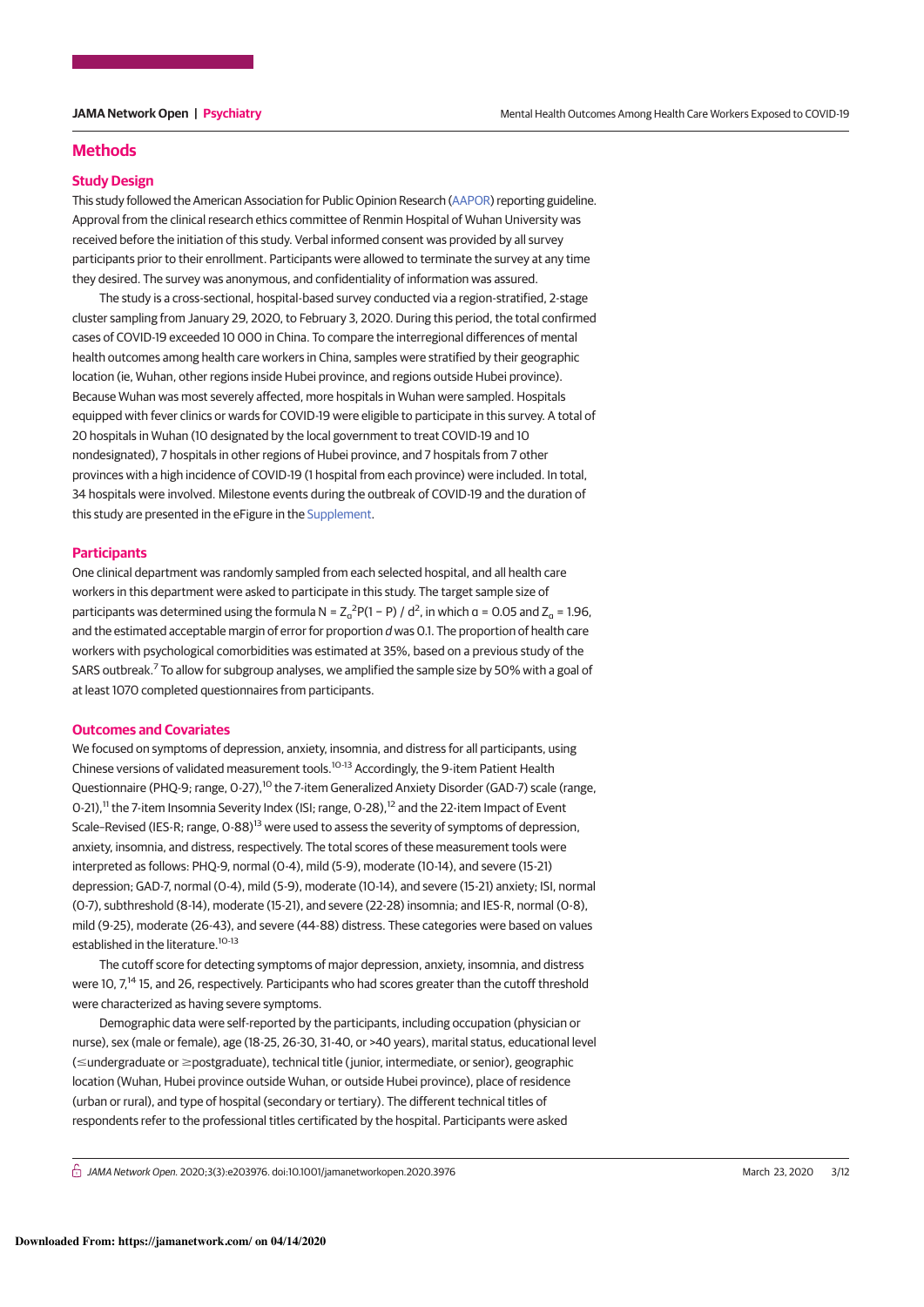whether they were directly engaged in clinical activities of diagnosing, treating, or providing nursing care to patients with elevated temperature or patients with confirmed COVID-19. Those who responded yes were defined as frontline workers, and those who answered no were defined as secondline workers.

# **Statistical Analysis**

Data analysis was performed using SPSS statistical software version 20.0 (IBM Corp). The significance level was set at  $a = 0.05$ , and all tests were 2-tailed. The original scores of the 4 measurement tools were not normally distributed and so are presented as medians with interquartile ranges (IQRs). The ranked data, which were derived from the counts of each level for symptoms of depression, anxiety, insomnia, and distress, are presented as numbers and percentages. The nonparametric Mann-Whitney U test and Kruskal-Wallis test were applied to compare the severity of each symptom between 2 or more groups. To determine potential risk factors for symptoms of depression, anxiety, insomnia, and distress in participants, multivariable logistic regression analysis was performed, and the associations between risk factors and outcomes are presented as odds ratios (ORs) and 95% CIs, after adjustment for confounders, including sex, age, marital status, educational level, technical title, place of residence, working position (first-line or second-line), and type of hospital.

# **Results**

# **Demographic Characteristics**

In the study, among the 1830 health care workers (702 [38.4%] physicians and 1128 [61.6%] nurses) asked to participate, 1257 respondents (68.7%) completed the survey. The occupational and geographic data of nonrespondents were similar to those of respondents (eTable 1 in the Supplement). Of the 1257 responding participants, 493 (39.2%) were physicians, and 764 (60.8%) were nurses. The response rates for physicians and nurses were 70.2% and 67.7%, respectively. Of the participants, 760 (60.5%) worked in Wuhan, 261 (20.8%) worked in Hubei province outside Wuhan, and 236 (18.8%) worked outside Hubei province. Most participants were women (964 [76.7%]), were aged 26 to 40 years (813 [64.7%]), were married, widowed, or divorced (839 [66.7%]), had an educational level of undergraduate or less (953 [75.8%]), had a junior technical title (699 [55.6%]), and worked in tertiary hospitals (933 [74.2%]). A total of 522 participants (41.5%) were frontline health care workers directly engaged in diagnosing, treating, or caring for patients with or suspected to have COVID-19. Nearly all participants (1220 [97.1%]) lived in urban areas (**Table 1**).

## **Severity of Measurements and Associated Factors**

A considerable proportion of participants had symptoms of depression (634 [50.4%]), anxiety (560 [44.6%]), insomnia (427 [34.0%]), and distress (899 [71.5%]). Nurses, women, frontline workers, and those in Wuhan reported experiencing more severe symptom levels of depression, anxiety, insomnia, and distress (eg, severe depression among physicians vs nurses: 24 [4.9%] vs 54 [7.1%];  $P = .01$ ; severe anxiety among men vs women: 10 [3.4%] vs 56 [5.8%];  $P = .001$ ; severe insomnia among frontline workers vs second-line workers: 9 [1.7%] vs 3 [0.4%]; P < .001; severe distress among workers in Wuhan vs Hubei outside Wuhan and outside Hubei: 96 [12.6%] vs 19 [7.2%] among those in Hubei outside Wuhan and 17 [7.2%] among those outside Hubei; P < .001) (**Table 2**). Compared with those working in tertiary hospitals, participants working in secondary hospitals were more likely to report severe symptoms of depression (53 [5.6%] vs 25 [7.7%]; P = .003), anxiety (48 [5.1%] vs 18 [5.5%];  $P = .046$ ), and insomnia (10 [1.0%] vs 2 [0.6%];  $P = .02$ ) but not distress (Table 2).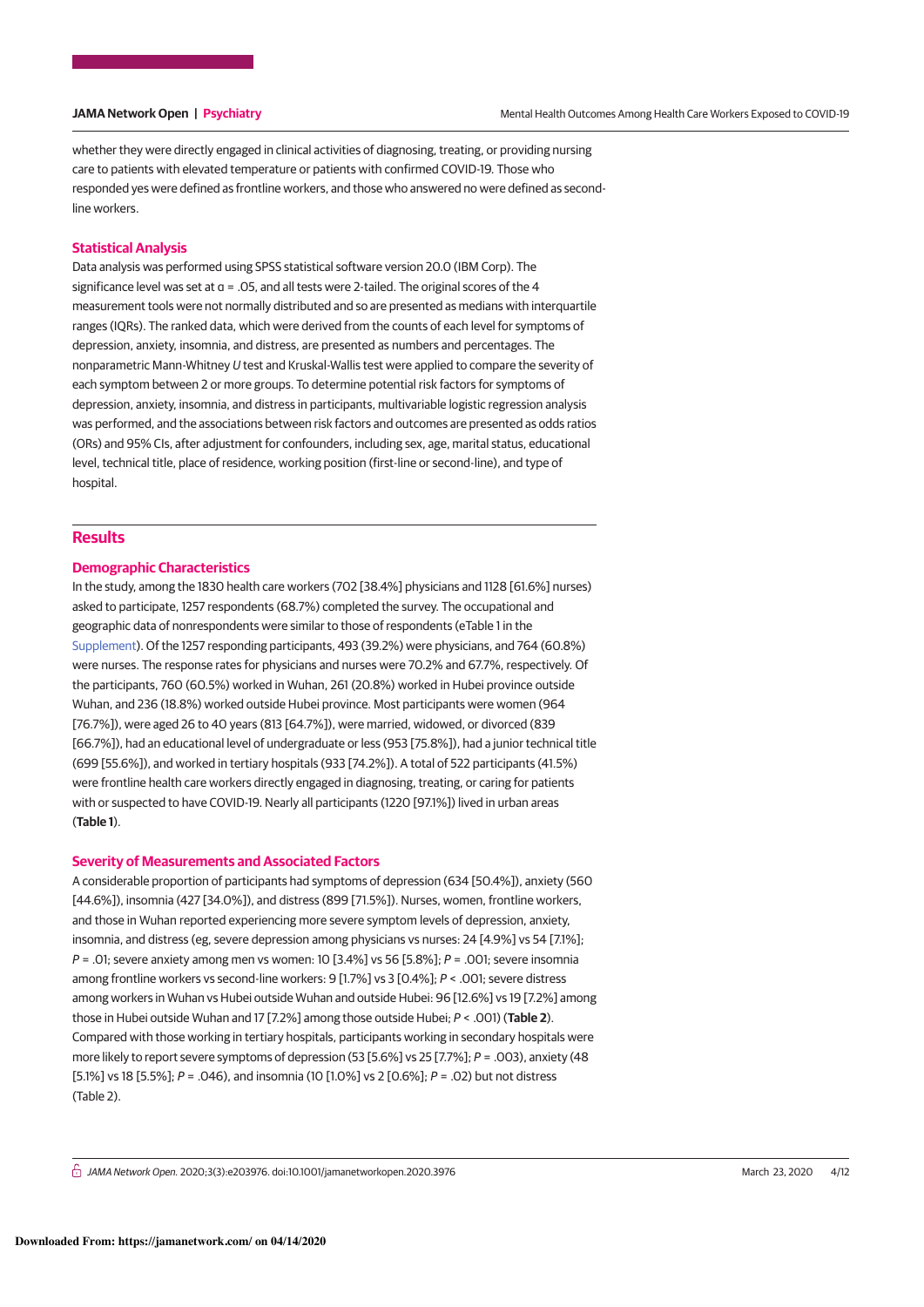# **Scores of Measurements and Associated Factors**

The median (IQR) scores on the PHQ-9 for depression, the GAD-7 for anxiety, the ISI for insomnia, and the IES-R for distress for all respondents were 5.0 (2.0-8.0), 4.0 (1.0-7.0), 5.0 (2.0-9.0), and 20.0 (7.0-31.0), respectively. Similar to findings in severity of symptoms, participants who were nurses, women, frontline health care workers, and working in Wuhan had higher scores in all 4 scales compared with those who were physicians, men, second-line health care workers, and working in Hubei province outside Wuhan or outside Hubei province (eg, median [IQR] PHQ-9 scores among physicians vs nurses: 4.0 [1.0-7.0] vs 5.0 [2.0-8.0]; P = .007; median [IQR] GAD-7 scores among men vs women: 2.0 [0-6.0] vs 4.0 [1.0-7.0]; P < .001; median [IQR] ISI scores among frontline vs secondline workers: 6.0 [2.0-11.0] vs 4.0 [1.0-8.0]; P < .001; median [IQR] IES-R scores among those in Wuhan vs those in Hubei outside Wuhan and those outside Hubei: 21.0 [8.5-34.5] vs 18.0 [6.0-28.0] in Hubei outside Wuhan and 15.0 [4.0-26.0] outside Hubei; P < .001) (**Table 3**). Compared with health care workers in tertiary hospitals, those in secondary hospitals reported higher scores on scales measuring symptoms of depression, anxiety, and insomnia (median [IQR] PHQ-9 score, 4.0 [1.0-7.0] vs 5.0 [2.0-9.0]; P < .001; median [IQR] GAD-7 score, 3.0 [0-7.0] vs 4.0 [1.0-7.0]; P = .005; median [IQR] ISI score, 4.0 [2.0-9.0] vs 6.0 [2.0-10.0]; P = .008). There were no differences in hospital status for scores of distress (median [IQR] IES-R score: workers in tertiary hospitals, 19.0 [7.0-32.0]; workers in secondary hospitals, 20.0 [6.0-31.0];  $P = .46$ ). However, frontline health care

Table 1. Demographic and Occupational Characteristics of Responders

|                        | No. (%)      |            |              |            |                                 |                                  |
|------------------------|--------------|------------|--------------|------------|---------------------------------|----------------------------------|
|                        |              | Occupation |              | Location   |                                 |                                  |
| Characteristic         | <b>Total</b> | Physician  | <b>Nurse</b> | Wuhan      | Hubei province<br>outside Wuhan | <b>Outside Hubei</b><br>province |
| Overall                | 1257 (100)   | 493 (39.2) | 764 (60.8)   | 760 (60.5) | 261(20.8)                       | 236 (18.8)                       |
| Sex                    |              |            |              |            |                                 |                                  |
| Men                    | 293(23.3)    | 223(45.2)  | 70(9.2)      | 146 (19.2) | 52(19.9)                        | 95(40.3)                         |
| Women                  | 964(76.7)    | 270 (54.8) | 694 (90.8)   | 614 (80.8) | 209(80.1)                       | 141(59.7)                        |
| Age, y                 |              |            |              |            |                                 |                                  |
| $18 - 25$              | 198 (15.8)   | 10(2.0)    | 188 (24.6)   | 162(21.3)  | 32(12.3)                        | 4(1.7)                           |
| $26 - 30$              | 407 (32.4)   | 126(25.6)  | 281 (36.8)   | 258 (33.9) | 111(42.5)                       | 38(16.1)                         |
| $31 - 40$              | 406(32.3)    | 200(40.6)  | 206(27.0)    | 224(29.5)  | 71(27.2)                        | 111(47.0)                        |
| >40                    | 246(19.5)    | 157 (31.8) | 89 (11.6)    | 116(15.3)  | 47(18.0)                        | 83 (35.2)                        |
| Marriage status        |              |            |              |            |                                 |                                  |
| Unmarried              | 418(33.3)    | 87(17.6)   | 331 (43.3)   | 314(41.3)  | 66 (25.3)                       | 38(16.1)                         |
| Married <sup>a</sup>   | 839 (66.7)   | 406 (82.4) | 433 (56.7)   | 446 (58.7) | 195 (74.7)                      | 198 (83.9)                       |
| <b>Education level</b> |              |            |              |            |                                 |                                  |
| ≤Undergraduate         | 953 (75.8)   | 217(44.0)  | 736 (96.3)   | 611 (80.4) | 238 (91.2)                      | 104(44.1)                        |
| ≥Postgraduate          | 304(24.2)    | 276(56.0)  | 28(3.7)      | 149 (19.6) | 23(8.8)                         | 132 (55.9)                       |
| <b>Technical title</b> |              |            |              |            |                                 |                                  |
| Junior                 | 699 (55.6)   | 153(31.0)  | 546 (71.5)   | 481 (63.3) | 169 (64.8)                      | 49 (20.8)                        |
| Intermediate           | 378 (30.1)   | 187 (37.9) | 191 (25.0)   | 221(29.1)  | 61(23.4)                        | 96 (40.7)                        |
| Senior                 | 180(14.3)    | 153(31.1)  | 27(3.5)      | 58(7.6)    | 31(11.8)                        | 91(38.5)                         |
| Place of residence     |              |            |              |            |                                 |                                  |
| Urban                  | 1220 (97.1)  | 474 (96.1) | 746 (97.6)   | 751 (98.8) | 247 (94.6)                      | 222 (94.1)                       |
| Rural                  | 37(2.9)      | 19(3.9)    | 18(2.4)      | 9(1.2)     | 14(5.4)                         | 14(5.9)                          |
| Working position       |              |            |              |            |                                 |                                  |
| Frontline              | 522(41.5)    | 176(35.7)  | 346 (45.3)   | 390 (51.3) | 72(27.6)                        | 60(25.4)                         |
| Second-line            | 735 (58.5)   | 317(64.3)  | 418 (54.7)   | 370 (48.7) | 189 (72.4)                      | 176 (74.6)                       |
| Type of hospital       |              |            |              |            |                                 |                                  |
| Tertiary               | 933 (74.2)   | 369 (74.8) | 564 (73.8)   | 538 (70.8) | 218 (83.5)                      | 177(75.0)                        |
| Secondary              | 324 (25.8)   | 124(25.2)  | 200(26.2)    | 222 (29.2) | 43(16.5)                        | 59 (25.0)                        |

 $G$  JAMA Network Open. 2020;3(3):e203976. doi:10.1001/jamanetworkopen.2020.3976 (Reprinted) March 23, 2020 5/12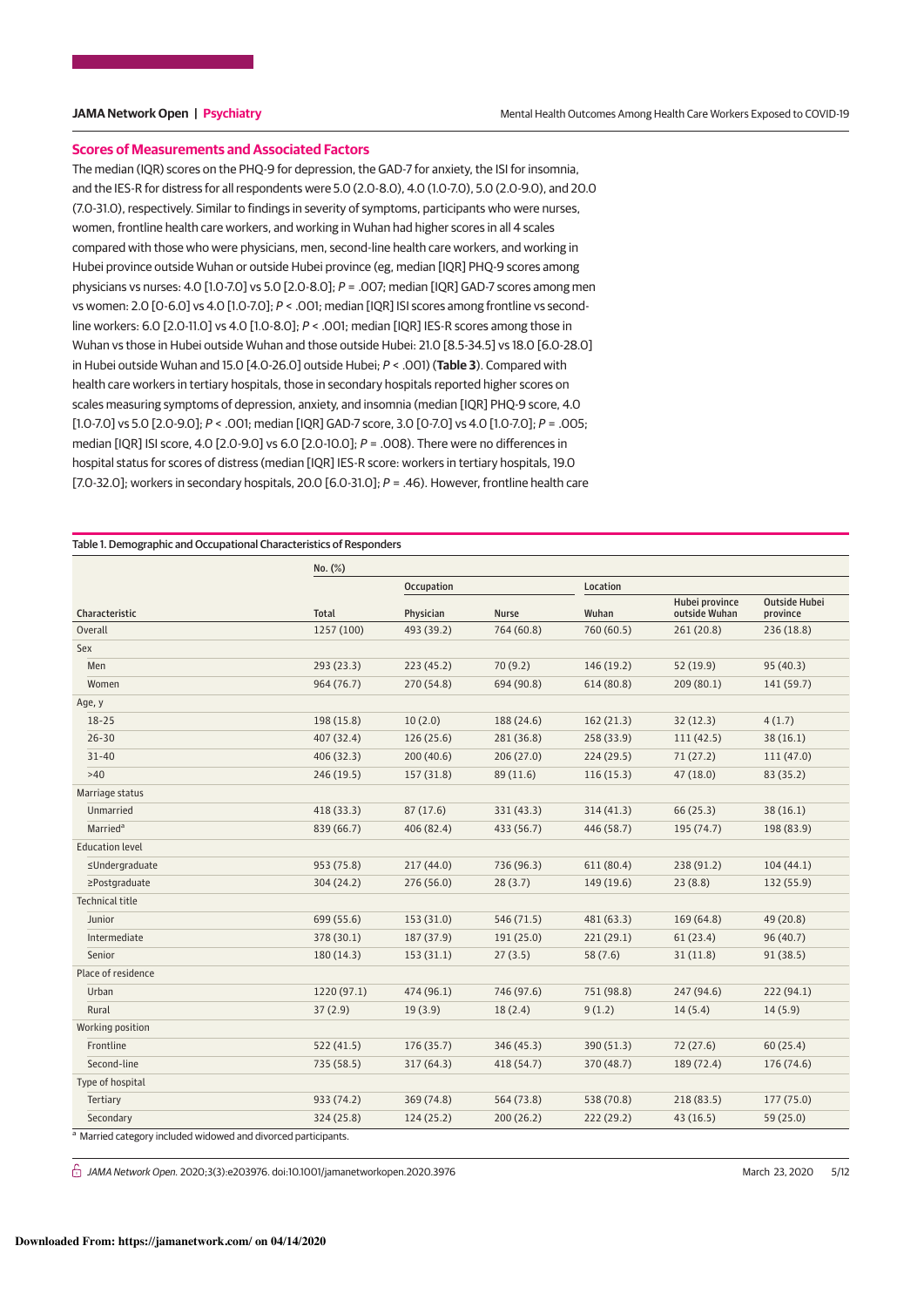|                          | Table 2. Severity Categories of Depression, Anxiety, Insomnia, and Distress Measurements in Total Cohort and Subgroups                                                                   |            |              |                  |                |                        |          |                         |                              |          |                  |            |               |            |                                                 |                              |                |
|--------------------------|------------------------------------------------------------------------------------------------------------------------------------------------------------------------------------------|------------|--------------|------------------|----------------|------------------------|----------|-------------------------|------------------------------|----------|------------------|------------|---------------|------------|-------------------------------------------------|------------------------------|----------------|
|                          |                                                                                                                                                                                          | Occupation |              |                  | $\frac{2}{36}$ |                        |          | <b>Working position</b> |                              |          | Type of hospital |            |               | Location   |                                                 |                              |                |
|                          |                                                                                                                                                                                          | No. (%)    |              |                  | No. (%)        |                        |          | No. (%)                 |                              |          | No. (%)          |            |               | No. (%)    |                                                 |                              |                |
| category<br>Severity     | Total, No. (%) Physician                                                                                                                                                                 |            | <b>Nurse</b> | Pvalue           | Men            | Women                  |          | Pvalue Frontline        | Second-line P value Tertiary |          |                  | Secondary  | P value Wuhan |            | outside of<br>province<br>Muhan<br><b>Hubei</b> | province<br>Outside<br>Hubei | <b>P</b> value |
|                          | PHQ-9, depression symptoms                                                                                                                                                               |            |              |                  |                |                        |          |                         |                              |          |                  |            |               |            |                                                 |                              |                |
| Normal                   | 623 (49.6)                                                                                                                                                                               | 268 (54.4) | 355 (46.5)   |                  | 71(58.3)       | 452 (46.8)             |          | 217 (41.5)              | 406 (55.2)                   |          | 483 (51.7)       | 140 (43.2) |               | 335 (40.0) | 146 (55.9)                                      | 142 (60.1)                   |                |
| Mild                     | 448 (35.6)                                                                                                                                                                               | 157 (31.8) | 291 (38.1)   |                  | 92(31.3)       | 356 (36.9)             |          | 211 (40.4)              | 237 (32.2)                   |          | 326 (34.9)       | 122 (37.6) |               | 296 (38.9) | 85 (32.5)                                       | 67(28.3)                     |                |
| Moderate                 | 108 (8.6)                                                                                                                                                                                | 44 (8.9)   | 64 (8.4)     | 01               | 21(7.1)        | 87 (9.0)               | $5001 -$ | 59 (11.3)               | 49 (6.6)                     | $5001 -$ | 71 (7.6)         | 37(11.4)   | .003          | 73 (9.6)   | 19(7.2)                                         | 16(6.7)                      | $5001 -$       |
| Severe                   | 78 (6.2)                                                                                                                                                                                 | 24 (4.9)   | 54 (7.1)     |                  | (3.0)<br>G     | 69(7.1)                |          | 35 (6.7)                | 43 (5.8)                     |          | 53 (5.6)         | 25 (7.7)   |               | 56(7.3)    | 11(4.2)                                         | 11(4.6)                      |                |
| GAD-7, anxiety           |                                                                                                                                                                                          |            |              |                  |                |                        |          |                         |                              |          |                  |            |               |            |                                                 |                              |                |
| Normal                   | 697 (55.4)                                                                                                                                                                               | 293 (59.4) | 404 (52.9)   |                  | 189 (64.5)     | 508 (52.6)             |          | 253 (48.4)              | 444 (60.4)                   |          | 533 (57.1)       | 164 (50.6) |               | 391(51.4)  | 155 (59.3)                                      | 151 (63.9)                   |                |
| Mild                     | 406 (32.3)                                                                                                                                                                               | 143 (29.0) | 263 (34.4)   |                  | 71 (24.2)      | 335 (34.7)             |          | 185 (35.4)              | 221 (30.0)                   |          | 291 (31.1)       | 115 (35.4) |               | 257 (33.8) | 85 (32.5)                                       | 64 (27.1)                    |                |
| Moderate                 | 88 (7.0)                                                                                                                                                                                 | 34 (6.9)   | 54 (7.1)     | $\overline{0}$   | 23(7.8)        | 65 (6.7)               | 001      | 48(9.1)                 | 40 (5.4)                     | $5001 -$ | 61(6.5)          | 27(8.3)    | 046           | 66(8.6)    | 11(4.2)                                         | 11(4.6)                      | 1001           |
| Severe                   | 66 (5.3)                                                                                                                                                                                 | 23(4.7)    | 43 (5.6)     |                  | 10(3.4)        | 56 (5.8)               |          | 36 (6.8)                | 30(4.0)                      |          | 48(5.1)          | 18(5.5)    |               | 46 (6.0)   | 10(3.8)                                         | 10(4.2)                      |                |
| ISI, insomnia symptoms   |                                                                                                                                                                                          |            |              |                  |                |                        |          |                         |                              |          |                  |            |               |            |                                                 |                              |                |
| Absence                  | 830 (66.0)                                                                                                                                                                               | 358 (72.6) | 472 (61.8)   |                  | 208 (70.9)     | 622 (64.5)             |          | 310 (59.3)              | 520 (70.7)                   |          | 635 (68.0)       | 195 (60.1) |               |            | 473 (62.2) 186 (71.2) 171 (72.4)                |                              |                |
| Subthreshold 330 (26.2)  |                                                                                                                                                                                          | 107 (21.7) | 223 (29.2)   |                  | 66 (22.5)      | 264 (27.3)             |          | 148 (28.3)              | 182 (24.7)                   |          | 227 (24.3)       | 103 (31.7) |               | 214 (28.1) | 60 (22.9)                                       | 56 (23.7)                    |                |
| Moderate                 | 85 (6.8)                                                                                                                                                                                 | 24 (4.9)   | 61(8.0)      | $1001 -$         | 17(5.8)        | 68 (7.0)               | 04       | 55 (10.5)               | 30(4.0)                      | $5001 -$ | 61(6.5)          | 24 (7.4)   | 02            | 65(8.5)    | 13(4.9)                                         | 7(2.9)                       | .001           |
| Severe                   | 12(1.0)                                                                                                                                                                                  | 4(0.8)     | 8(1.0)       |                  | (0.6)          | 10(1.0)                |          | 9(1.7)                  | 3(0.4)                       |          | 10(1.0)          | 2(0.6)     |               | 8(1.0)     | 2(0.7)                                          | 2(0.8)                       |                |
| IES-R, distress symptoms |                                                                                                                                                                                          |            |              |                  |                |                        |          |                         |                              |          |                  |            |               |            |                                                 |                              |                |
| Normal                   | 358 (28.5)                                                                                                                                                                               | 163 (33.1) | 195 (25.5)   |                  |                | $.22(41.6)$ 236 (24.4) |          | 124(23.7)               | 234 (31.8)                   |          | 259 (27.7)       | 99 (30.5)  |               | 190 (25.0) | 76 (29.1)                                       | 92 (38.9)                    |                |
| Mild                     | 459 (36.5)                                                                                                                                                                               | 167 (33.9) | 292 (38.2)   |                  | 88 (30.0)      | 371 (38.4)             |          | 178 (34.0)              | 281 (38.2)                   |          | 349 (37.4)       | 110(33.9)  |               | 272(35.7)  | 106 (40.6)                                      | 81 (34.2)                    |                |
| Moderate                 | 308 (24.5)                                                                                                                                                                               | 120(24.3)  | 188 (24.6)   | $\overline{0}$ . | 59 (20.1)      | 249 (25.8)             | $5001 -$ | 146 (27.9)              | 162 (22.0)                   | 5001     | 231 (24.7)       | 77(23.7)   | 0.81          | 202 (26.5) | 60(22.9)                                        | 46 (19.4)                    | $5001 -$       |
| Severe                   | 132 (10.5)                                                                                                                                                                               | 43 (8.7)   | 89 (11.6)    |                  | 24(8.1)        | 108 (11.2)             |          | 74 (14.1)               | 58 (7.8)                     |          | 94 (10.0)        | 38 (11.7)  |               | 96 (12.6)  | 19(7.2)                                         | 17(7.2)                      |                |
|                          | Abbreviations: GAD-7, 7-item Generalized Anxiety Disorder; IES-R, 22-item Impact of Event Scale-Revised; ISI, 7-item Insomnia Severity Index; PHQ-9.9-item Patient Health Questionnaire. |            |              |                  |                |                        |          |                         |                              |          |                  |            |               |            |                                                 |                              |                |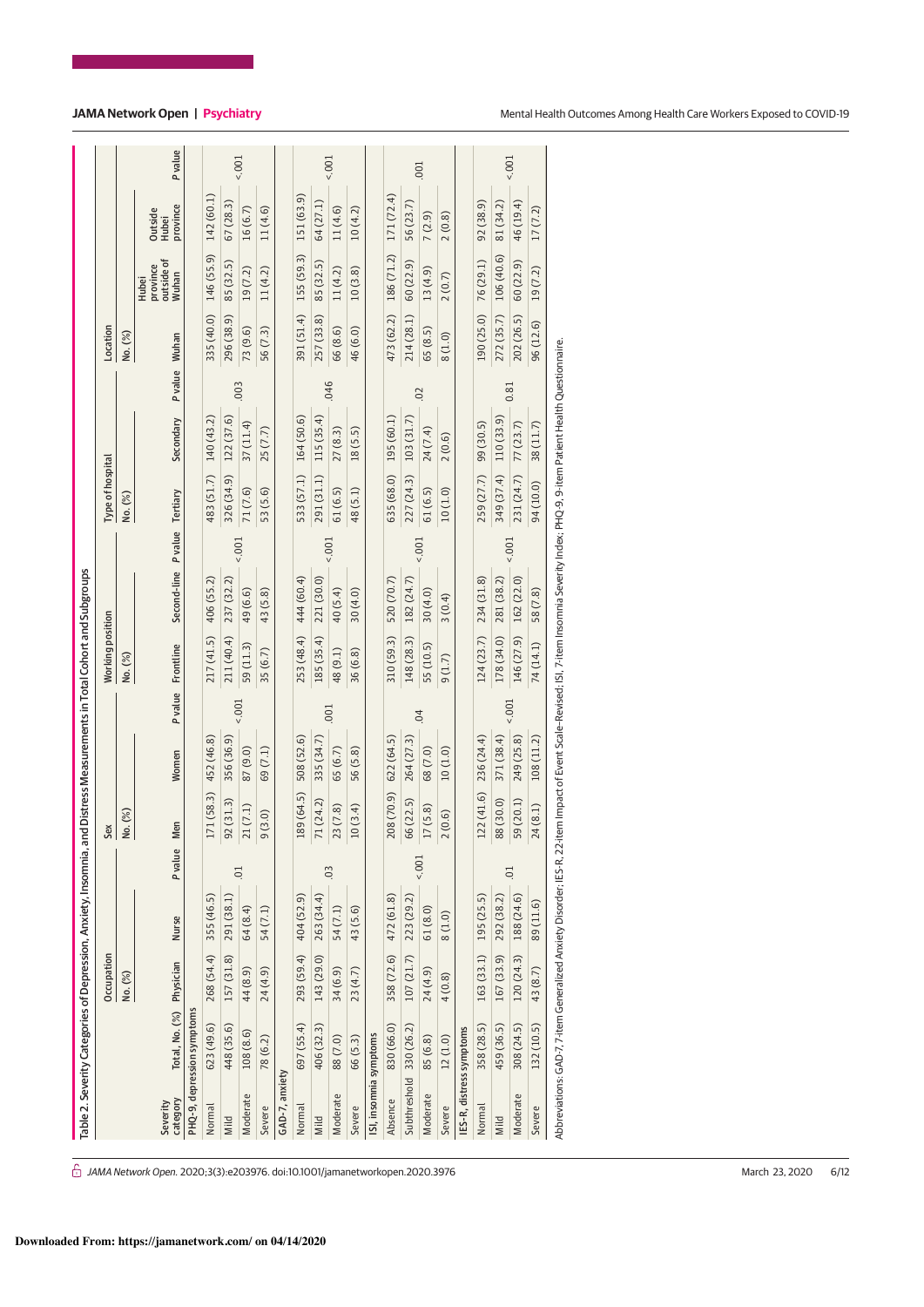| Table 3. Scores of Depression, Anxiety, Insomnia, and Distress N                                                                                                                                                    |                                              |                                   |                          |             |                         | leasurements in Total Cohort and Subgroups |              |                                                                       |                                                                        |      |                                                                        |                                               |       |                                |                                                                                          |                              |          |
|---------------------------------------------------------------------------------------------------------------------------------------------------------------------------------------------------------------------|----------------------------------------------|-----------------------------------|--------------------------|-------------|-------------------------|--------------------------------------------|--------------|-----------------------------------------------------------------------|------------------------------------------------------------------------|------|------------------------------------------------------------------------|-----------------------------------------------|-------|--------------------------------|------------------------------------------------------------------------------------------|------------------------------|----------|
|                                                                                                                                                                                                                     |                                              | Occupation                        |                          |             | Sex                     |                                            |              | Working position                                                      |                                                                        |      | Type of hospital                                                       |                                               |       | Geographic location            |                                                                                          |                              |          |
|                                                                                                                                                                                                                     |                                              | Median (IQR)                      |                          |             | Median (IQR)            |                                            |              | Median (IQR)                                                          |                                                                        |      | Median (IQR)                                                           |                                               |       | Median (IQR)                   |                                                                                          |                              |          |
| Scale                                                                                                                                                                                                               | median (IQR) Physician Nurse<br>Total score, |                                   |                          | P value Men |                         | Women                                      |              |                                                                       | P value Frontline Second-line P value Tertiary Secondary P value Wuhan |      |                                                                        |                                               |       |                                | province<br>outside of<br>Wuhan<br><b>Hubei</b>                                          | Outside<br>Hubei<br>province | Pvalue   |
| $HQ-9$ , depression 5.0<br>ymptoms                                                                                                                                                                                  | $(2.0 - 8.0)$                                |                                   | $(1.0-7.0)$ $(2.0-8.0)$  | 007         | $(0 - 7.0)$<br>3.0      | $(2.0 - 8.0)$<br>5.0                       |              | $(2.001 \t 6.0 \t 4.0 \t 4.0 \t (1.0-7.0)$                            | 4.0                                                                    |      |                                                                        | $(1.0-7.0)$ 5.0<br>(1.0-7.0) (2.0-9.0)<br>5.0 |       |                                | $(2.001 \t 5.0 \t 4.0 \t 4.0 \t (1.0-7.0))$                                              | $(0-7.0)$<br>3.0             | 5001     |
| GAD-7, anxiety<br>symptoms                                                                                                                                                                                          | $1.0 - 7.0$                                  | $(0-7.0)$                         | $(1.0 - 7.0)$            | .008        | $(0-6.0)$               | $(1.0 - 7.0)$<br>4.0                       | $\sim 100.5$ | $\begin{array}{cc} 5.0 & 3.0 \\ (1.0-7.0) & (0.0-6.5) \end{array}$    | 3.0                                                                    | 5001 | $-4$ 3.0<br>(0-7.0)                                                    | $(1.0-7.0)$<br>4.0                            | 500   | $4.0$ 3.0<br>(1.0-7.0) (0-6.0) |                                                                                          | $\frac{2.0}{(0-6.0)}$        | 5001     |
| ISI, insomnia<br>symptoms                                                                                                                                                                                           | $(0.6 - 0.2)$                                | 4.0                               | $(1.0-8.0)$ $(2.0-10.0)$ | $\leq 00$   | $\frac{3.0}{(1.0-8.0)}$ | $(2.0 - 9.0)$<br>5.0                       | 5001         | $\begin{array}{cc}\n6.0 & 4.0 \\ (2.0-11.0) & (1.0-8.0)\n\end{array}$ | $-4.0$                                                                 | 5001 | $4.0$<br>(2.0-9.0)                                                     | $6.0$<br>(2.0-10.0)                           | .008  |                                | $\begin{bmatrix} 5.0 & 4.0 \\ 2.0 \text{-} 10.0 & 1.0 \text{-} 8.0 \end{bmatrix}$<br>4.0 | $(1.0 - 8.0)$<br>3.0         | 5001     |
| IES-R, distress<br>symptoms                                                                                                                                                                                         | $(7.0 - 31.0)$<br>20.0                       | $(5.0-30.0)$ $(8.0-32.0)$<br>18.0 | 20.5                     | $000$ .     | 14.0                    | $(3.0-28.0)$ $(9.0-32.0)$<br>21.0          | 5001         | $22.5$ $17.0$<br>(9.0-35.0) (5.5-28.5)                                |                                                                        | 5001 | $\begin{array}{cc} 19.0 & 20.0 \\ (7.0-32.0) & (6.0-31.0) \end{array}$ |                                               | $-46$ |                                | 21.0 18.0 15.0<br>$(8.5-34.5)$ $(6.0-28.0)$ $(4.0-26.0)$<br>18.0                         |                              | $5001 -$ |
| Abbreviations: GAD-7, 7-item Generalized Anxiety Disorder; IES-R, 22-item Impact of Event Scale-Revised: IQR, interquartile range; ISI, 7-item Insomnia Severity Index; PHQ-9. 9-item Patient Health Questionnaire. |                                              |                                   |                          |             |                         |                                            |              |                                                                       |                                                                        |      |                                                                        |                                               |       |                                |                                                                                          |                              |          |

# **JAMA Network Open | Psychiatry**

| Mental Health Outcomes Among Health Care Workers Exposed to COVID-19 |
|----------------------------------------------------------------------|
|----------------------------------------------------------------------|

 $\hat{\Box}$  JAMA Network Open. 2020;3(3):e203976. doi:10.1001/jamanetworkopen.2020.3976 March 23, 2020 7/12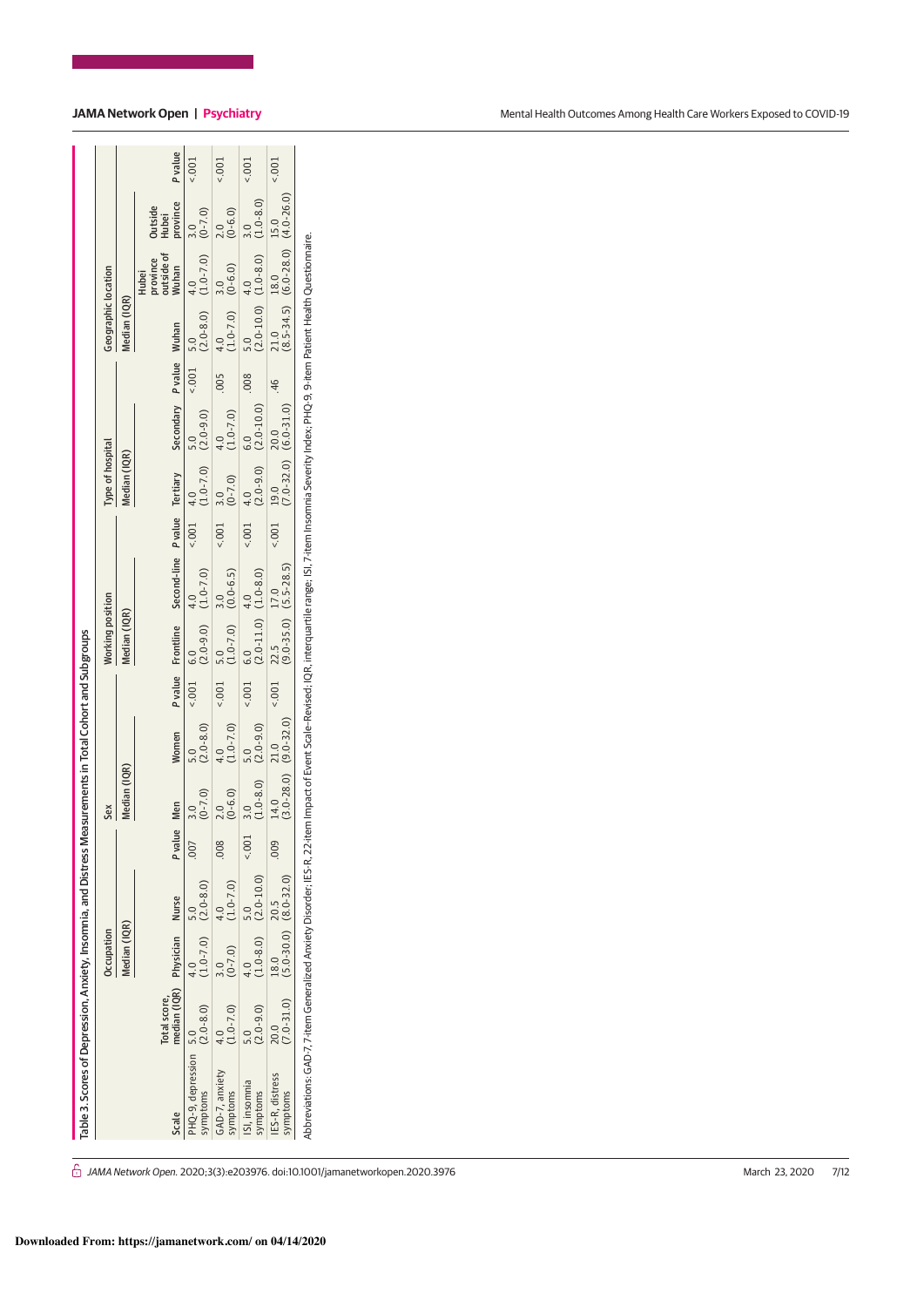workers from tertiary and secondary hospitals reported equally high scores on all 4 scales (eg, median [IQR] PHQ-9 score, 5.0 [2.0-8.0] vs 6.0 [3.0-9.0]; P = .08) (**Table 4**). In pairwise comparisons, participants from Hubei province outside Wuhan and participants outside Hubei province reported similar levels of symptoms of depression, anxiety, insomnia, and distress but were all lower than that of health care workers in Wuhan, the origin of the epidemic (eTable 2 in the Supplement). Analyses of scores of 3 factors (avoidance, intrusion, and hyperarousal) derived from the IES-R are presented in eTable 3, eTable 4, and eTable 5 in the Supplement.

### **Risk Factors of Mental Health Outcomes**

Multivariable logistic regression analysis showed that, after controlling for confounders, being a woman and having an intermediate professional title were associated with severe symptoms of depression, anxiety, and distress (eg, severe depression among women: OR, 1.94; 95% CI, 1.26-2.98; P = .003; severe anxiety among those with intermediate professional titles: OR, 1.82; 95% CI, 1.38- 2.39; P < .001). Compared with working in a tertiary hospital, working in secondary hospitals was associated with more severe symptoms of depression (OR, 1.65; 95% CI, 1.17-2.34; P = .004) and anxiety (OR, 1.43; 95% CI, 1.08-1.90;  $P = .01$ ). Working outside Hubei province was associated with a lower risk of feeling distressed than working in Wuhan (OR, 0.62; 95% CI, 0.43-0.88; P = .008). Compared with working in second-line positions, working in the frontline directly treating patients with COVID-19 appeared to be an independent risk factor for all psychiatric symptoms after adjustment (depression, OR 1.52; 95% CI, 1.11-2.09; P = .01; anxiety, OR 1.57; 95% CI, 1.22-2.02; P < .001; insomnia, OR 2.97; 95% CI, 1.92-4.60; P < .001; distress: OR, 1.60; 95% CI, 1.25-2.04; P < .001) (**Table 5**).

# **Discussion**

This cross-sectional survey enrolled 1257 respondents and revealed a high prevalence of mental health symptoms among health care workers treating patients with COVID-19 in China. Overall, 50.4%, 44.6%, 34.0%, and 71.5% of all participants reported symptoms of depression, anxiety, insomnia, and distress, respectively. Participants were divided in 3 groups (Wuhan, other regions in Hubei province, and regions outside Wuhan province) to compare interregional differences. Most participants were female, were nurses, were aged 26 to 40 years, were married, and worked in tertiary hospitals with a junior technical title. Nurses, women, those working in Wuhan, and frontline workers reported more severe symptoms on all measurements. Our study further indicated that being a woman and having an intermediate technical title were associated with experiencing severe depression, anxiety, and distress. Working in the front line was an independent risk factor for worse mental health outcomes in all dimensions of interest. Together, our findings present concerns about the psychological well-being of physicians and nurses involved in the acute COVID-19 outbreak.

In this study, a significant proportion of participants experienced anxiety, depression, and insomnia symptoms, and more than 70% reported psychological distress. In a previous study during the acute SARS outbreak, 89% of health care workers who were in high-risk situations reported psychological symptoms.<sup>8</sup> The psychological response of health care workers to an epidemic of infectious diseases is complicated. Sources of distress may include feelings of vulnerability or loss of

Table 4. Association of Hospital Type With Scores of Mental Health Outcomes Among Frontline Workers Scale Score, median (IQR) Tertiary hospital Secondary hospital P value PHQ-9, depression symptoms 5.0 (2.0-8.0) 6.0 (3.0-9.0) 6.0 (3.0-9.0) .08 GAD-7, anxiety symptoms 5.0 (1.0-7.0) 5.0 (2.0-8.0) .23 ISI, insomnia symptoms 6.0 (2.0-11.0) 6.0 (2.0-11.0) .26 IES-R, distress symptoms 23.0 (9.0-37.0) 21.0 (7.5-31.5) .11

 $\hat{\Box}$  JAMA Network Open. 2020;3(3):e203976. doi:10.1001/jamanetworkopen.2020.3976 (Reprinted) March 23, 2020 8/12

Abbreviations: GAD-7, 7-item Generalized Anxiety Disorder; IES-R, 22-item Impact of Event Scale–Revised; IQR, interquartile range; ISI, 7-item Insomnia Severity Index; PHQ-9, 9-item Patient Health Questionnaire.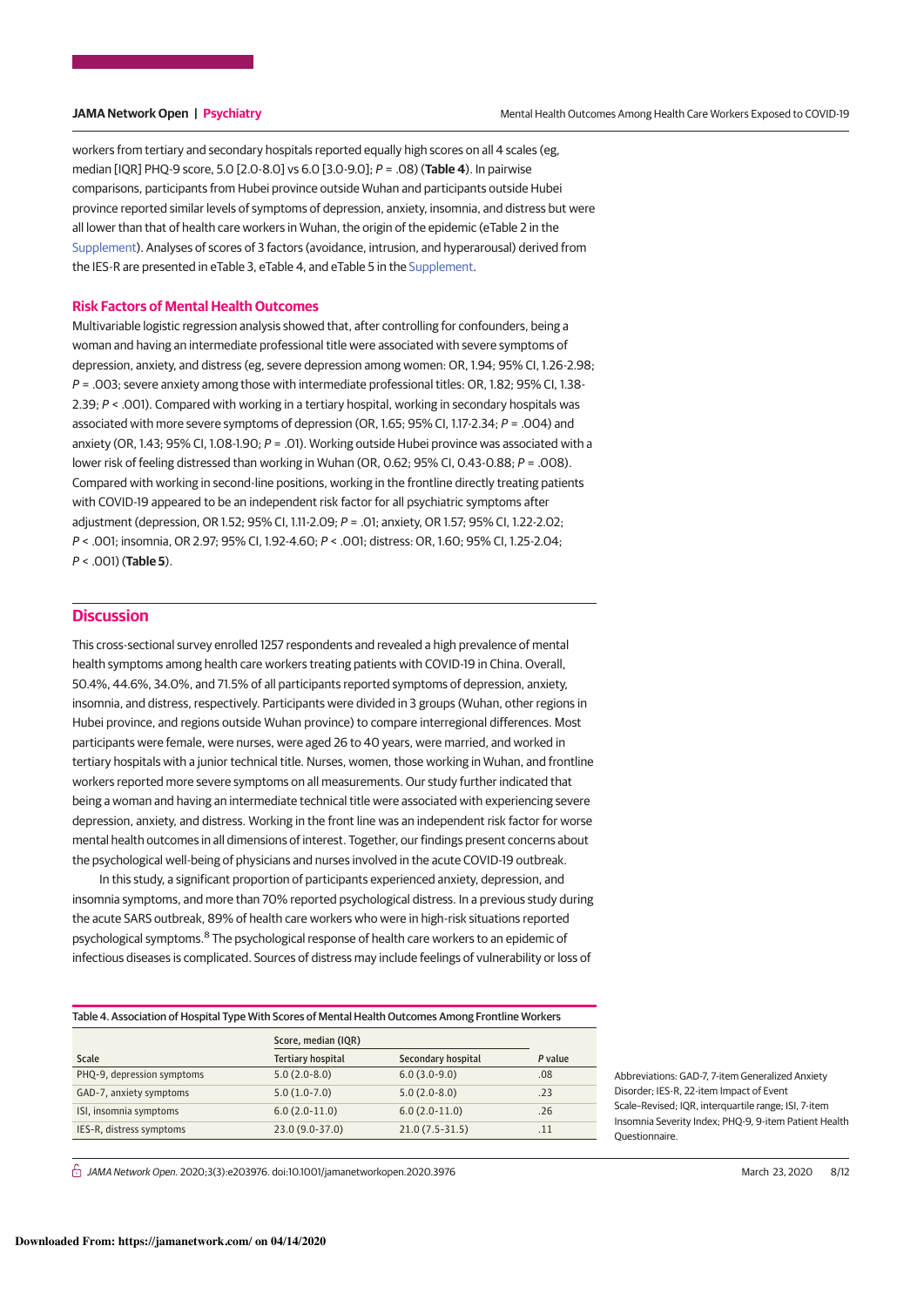|                                 |                                                |                                  | P value <sup>b</sup> |         |
|---------------------------------|------------------------------------------------|----------------------------------|----------------------|---------|
| Variable                        | No. of severe cases/<br>No. of total cases (%) | Adjusted OR (95%CI) <sup>a</sup> | Category             | Overall |
| PHQ-9, depression symptoms      |                                                |                                  |                      |         |
| Sex                             |                                                |                                  |                      |         |
| Men                             | 30/293 (10.2)                                  | 1 [Reference]                    | <b>NA</b>            |         |
| Women                           | 156/964 (16.2)                                 | 1.94 (1.26-2.98)                 | .003                 | .003    |
| Type of hospital                |                                                |                                  |                      |         |
| Tertiary hospital               | 124/933 (13.3)                                 | 1 [Reference]                    | <b>NA</b>            |         |
| Secondary hospital              | 62/324 (19.1)                                  | $1.65(1.17-2.34)$                | .004                 | .004    |
| <b>Technical title</b>          |                                                |                                  |                      |         |
| Junior                          | 91/699 (13.0)                                  | 1 [Reference]                    | <b>NA</b>            |         |
| Intermediate                    | 73/378 (19.3)                                  | 1.77 (1.25-2.49)                 | .001                 | .005    |
| Senior                          | 22/180 (12.2)                                  | 1.21 (0.72-2.03)                 | .47                  |         |
| Working position                |                                                |                                  |                      |         |
| Second-line                     | 92/735 (12.9)                                  | 1 [Reference]                    | <b>NA</b>            |         |
| Frontline                       | 94/522 (18.0)                                  | $1.52(1.11-2.09)$                | .01                  | .01     |
| GAD-7, anxiety symptoms         |                                                |                                  |                      |         |
| Sex                             |                                                |                                  |                      |         |
| Men                             | 66/293 (22.5)                                  | 1 [Reference]                    | <b>NA</b>            |         |
| Women                           | 299/964 (31.0)                                 | 1.69 (1.23-2.33)                 | .001                 | .001    |
| Type of hospital                |                                                |                                  |                      |         |
| Tertiary hospital               | 255/933 (27.3)                                 | 1 [Reference]                    | <b>NA</b>            |         |
| Secondary hospital              | 110/324 (34.0)                                 | $1.43(1.08-1.90)$                | .01                  | .01     |
| <b>Technical title</b>          |                                                |                                  |                      |         |
| Junior                          | 184/699 (26.3)                                 | 1 [Reference]                    | <b>NA</b>            |         |
| Intermediate                    | 141/378 (37.3)                                 | $1.82(1.38-2.39)$                | < .001               | < .001  |
| Senior                          | 40/180 (22.2)                                  | $1.01(0.67-1.51)$                | .97                  |         |
| Working position                |                                                |                                  |                      |         |
| Second-line                     | 184/735 (25.0)                                 | 1 [Reference]                    | NA.                  |         |
| Frontline                       | 181/522 (34.7)                                 | 1.57 (1.22-2.02)                 | 15.001               | < .001  |
| ISI, insomnia symptoms          |                                                |                                  |                      |         |
| Working position                |                                                |                                  |                      |         |
| Second-line                     | 33/735 (4.5)                                   | 1 [Reference]                    | <b>NA</b>            |         |
| Frontline                       | 64/522 (12.3)                                  | 2.97 (1.92-4.60)                 | < .001               | < .001  |
| IES-R, distress symptoms        |                                                |                                  |                      |         |
| Sex                             |                                                |                                  |                      |         |
| Men                             | 83/293 (28.3)                                  | 1 [Reference]                    | <b>NA</b>            |         |
|                                 |                                                |                                  | .01                  | .01     |
| Women<br><b>Technical title</b> | 357/964 (37.0)                                 | 1.45 (1.08-1.96)                 |                      |         |
| Junior                          |                                                | 1 [Reference]                    | <b>NA</b>            |         |
| Intermediate                    | 225/699 (32.2)<br>169/378 (44.7)               |                                  |                      |         |
|                                 |                                                | $1.94(1.48-2.55)$                | 1001                 | < .001  |
| Senior                          | 46/180 (25.6)                                  | $1.03(0.69-1.55)$                | .87                  |         |
| Working position                |                                                |                                  |                      |         |
| Second-line                     | 220/735 (29.9)                                 | 1 [Reference]                    | NA                   | < .001  |
| Frontline                       | 220/522 (42.1)                                 | $1.60(1.25-2.04)$                | 15.001               |         |
| Location                        |                                                |                                  |                      |         |
| Wuhan                           | 298/760 (39.2)                                 | 1 [Reference]                    | NA                   |         |
| Hubei province outside Wuhan    | 79/261 (30.2)                                  | $0.77(0.57 - 1.06)$              | .10                  | .02     |
| Outside Hubei province          | 63/236 (26.7)                                  | $0.62(0.43 - 0.88)$              | .008                 |         |

Abbreviation: GAD-7, 7-item Generalized Anxiety Disorder; IES-R, 22-item Impact of Event Scale–Revised; ISI, 7-item Insomnia Severity Index; OR, odds ratio; PHQ-9, 9-item Patient Health Questionnaire; NA, not applicable.

- <sup>a</sup> Adjusted for sex, age, marriage, educational level, technical title, place of residence, working position, and type of hospital, when appropriate.
- **b** Category refers to the P value for each category vs the reference, while overall refers to the results of the logistic regression.

 $G$  JAMA Network Open. 2020;3(3):e203976. doi:10.1001/jamanetworkopen.2020.3976 (Reprinted) March 23, 2020 9/12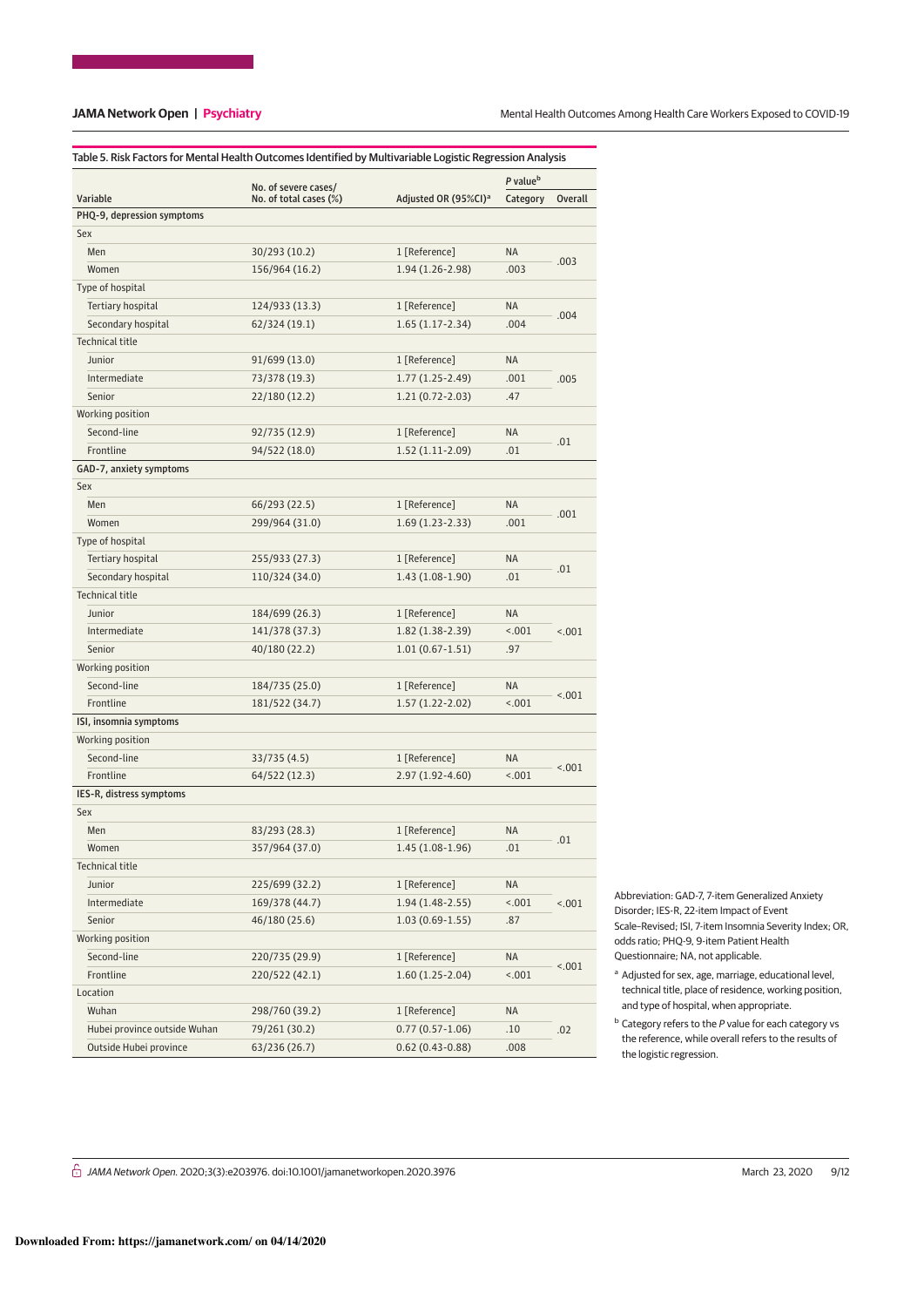control and concerns about health of self, spread of virus, health of family and others, changes in work, and being isolated.<sup>15</sup> The fact that COVID-19 is human-to-human transmissible.<sup>1,3</sup> associated with high morbidity, and potentially fatal<sup>16</sup> may intensify the perception of personal danger. Additionally, predictable shortages of supplies and an increasing influx of suspected and actual cases of COVID-19 contribute to the pressures and concerns of health care workers.<sup>17</sup>

Of note, 76.7% of all participants were women, and 60.8% were nurses (90.8% of whom were female). Our findings further indicate that women reported more severe symptoms of depression, anxiety, and distress. Frontline nurses treating patients with COVID-19 are likely exposed to the highest risk of infection because of their close, frequent contact with patients and working longer hours than usual.<sup>18,19</sup> Moreover, 71.5% of all nurses had junior titles, indicating that most had fewer years of work experience. During the SARS outbreak, a study conducted among health care workers in emergency departments also showed that nurses were more likely to develop distress and use behavioral disengagement than physicians.<sup>15</sup> Frontline nurses treating patients with SARS were physically and psychologically challenged when committing themselves to providing high-quality nursing care for patients.<sup>19-22</sup> Moreover, at the early stage of the SARS epidemic, nurses may have been less likely to be warned about exposure or provided with adequate protections.<sup>22</sup> Particular attention is warranted regarding the mental health well-being of women and nurses treating patients with COVID-19.

Another finding in our study was that, compared with those in Hubei province outside Wuhan and those outside Hubei province, health care workers in Wuhan reported more severe symptoms of depression, anxiety, insomnia, and distress. Multivariable logistic regression analysis showed that working outside Hubei province was associated with lower risk of experiencing distress. These findings indicated more stress among health care workers in Wuhan, the origin and epicenter of the epidemic in China. In addition, working as a frontline health care worker with direct engagement of patients with COVID-19 was an independent risk factor for all symptoms. As frontline health care workers in Wuhan were at especially high risk for symptoms of depression, anxiety, insomnia, and distress, their mental health may require special attention.

# **Limitations**

This study has several limitations. First, it was limited in scope. Most participants (81.2%) were from Hubei province, limiting the generalization of our findings to less affected regions. Second, the study was carried out during 6 days and lacks longitudinal follow-up. Because of the increasingly arduous situation, the mental health symptoms of health care workers could become more severe. Thus, long-term psychological implications of this population are worth further investigation. Third, this study was unable to distinguish the association of symptoms with being a clinician in this region vs simply living in this region (because there was no comparator group) and was also unable to distinguish preexisting mental health symptoms vs new symptoms. Fourth, although the response rate of this study was 68.7%, response bias may still exist if the nonrespondents were either too stressed to respond or not at all stressed and therefore not interested in this survey.

# **Conclusions**

In this survey study of physicians and nurses in hospitals with fever clinics or wards for patients with COVID-19 in China, health care workers responding to the spread of COVID-19 reported high rates of symptoms of depression, anxiety, insomnia, and distress. Protecting health care workers is an important component of public health measures for addressing the COVID-19 epidemic. Special interventions to promote mental well-being in health care workers exposed to COVID-19 need to be immediately implemented, with women, nurses, and frontline workers requiring particular attention.

 $\stackrel{\frown}{\Box}$  JAMA Network Open. 2020:3(3):e203976. doi:10.1001/jamanetworkopen.2020.3976 (Reprinted) March 23, 2020 10/12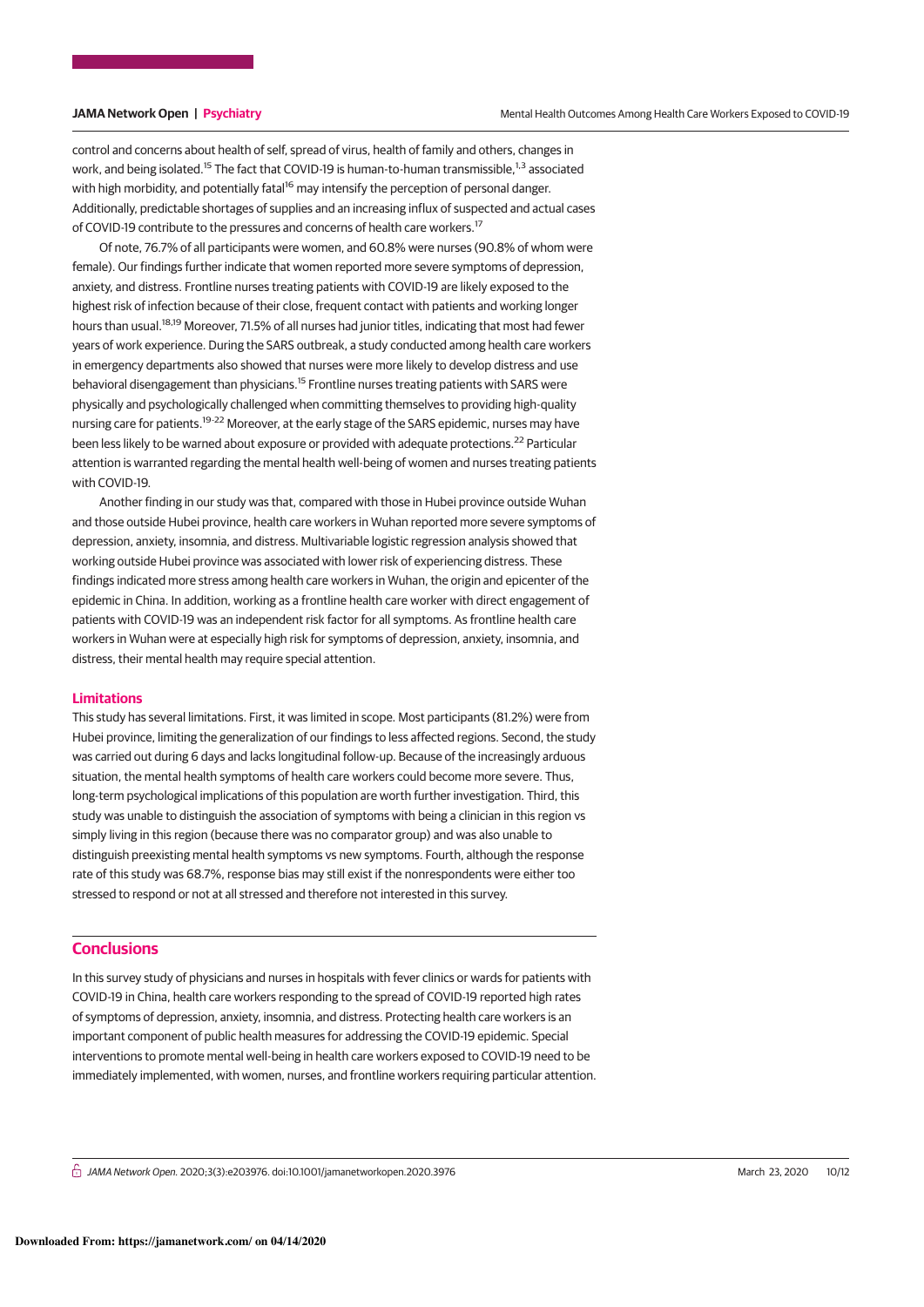# **ARTICLE INFORMATION**

**Accepted for Publication:** March 2, 2020.

**Published:** March 23, 2020. doi:10.1001/jamanetworkopen.2020.3976

**Open Access:** This is an open access article distributed under the terms of the CC-BY License. © 2020 Lai J et al. JAMA Network Open.

**Corresponding Authors:** Zhongchun Liu, MD, Department of Psychiatry, Renmin Hospital of Wuhan University, 238 Jiefang Rd, Wuhan 430060, China (zcliu6@whu.edu.cn); Shaohua Hu, MD, Department of Psychiatry, First Affiliated Hospital, Zhejiang University School of Medicine, 79 Qingchun Rd, Hangzhou 310003, China (dorhushaohua@zju.edu.cn).

**Author Affiliations:** Department of Psychiatry, First Affiliated Hospital, Zhejiang University School of Medicine, Hangzhou, China (Lai, J. Hu, Wei, Huang, S. Hu); Department of Psychiatry, Renmin Hospital of Wuhan University, Wuhan, China (Ma, Y. Wang, Cai, Li, Tan, Kang, Yao, G. Wang, Liu); Department of Psychiatry, Wuhan Youfu Hospital, Wuhan, China (Wu); Department of Psychiatry, Jingmen No. 2 People's Hospital, Jingmen, China (Du); Department of Psychiatry, Wuhan Wudong Hospital, Wuhan, China (Chen); Department of Nursing, First Affiliated Hospital, Zhejiang University School of Medicine, Hangzhou, China (H. Wang).

**Author Contributions:** Drs Liu and S. Hu had full access to all of the data in the study and take responsibility for the integrity of the data and the accuracy of the data analysis. Drs Lai, Ma, and Y. Wang contributed equally and share first authorship. Drs Liu and S. Hu contributed equally as senior authors.

Concept and design: Liu, S. Hu.

Acquisition, analysis, or interpretation of data: Lai, Ma, Y. Wang, Cai, J. Hu, Wei, Wu, Du, Chen, Li, Tan, Kang, Yao, Huang, H. Wang, G. Wang.

Drafting of the manuscript: Lai, Ma, Y. Wang, Liu, S. Hu.

Critical revision of the manuscript for important intellectual content: Lai, Cai, J. Hu, Wei, Wu, Du, Chen, Li, Tan, Kang, Yao, Huang, H. Wang, G. Wang, Liu, S. Hu.

Statistical analysis: Ma, Y. Wang, Liu, S. Hu.

Obtained funding: Liu, S. Hu.

Administrative, technical, or material support: Lai, Cai, J. Hu, Wei, Wu, Du, Chen, Li, Tan, Kang, Yao, Huang, H. Wang, G. Wang.

Supervision: G. Wang, Liu, S. Hu.

**Conflict of Interest Disclosures:** None reported.

**Funding/Support:** This study was supported by grants 2018YFC1314600 and 2016YFC1307100 from the National Key Research and Development Program of China.

**Role of the Funder/Sponsor:** The funder had no role in the design and conduct of the study; collection, management, analysis, and interpretation of the data; preparation, review, or approval of the manuscript; and decision to submit the manuscript for publication.

**Additional Contributions:** We thank all the participants who contributed to our work.

### **REFERENCES**

**1**. Li Q, Guan X, Wu P, et al. Early transmission dynamics in Wuhan, China, of novel coronavirus-infected pneumonia [published online January 29, 2020]. N Engl J Med. 2020. doi:10.1056/NEJMoa2001316

**2**. The National Health Commission of China. Updates on the novel coronavirus outbreak up to March 2, 2020. Accessed March 3,2020. http://www.nhc.gov.cn/xcs/yqtb/202003/c588ee20113b4136b27f2a07faa7075b.shtml

**3**. Rothe C, Schunk M, Sothmann P, et al. Transmission of 2019-nCoV infection from an asymptomatic contact in Germany [published online January 30, 2020]. N Engl J Med. 2020. doi:10.1056/NEJMc2001468

**4**. World Health Organization. Statement on the second meeting of the International Health Regulations (2005) Emergency Committee regarding the outbreak of novel coronavirus (2019-nCoV). Published January 30, 2020. Accessed February 2, 2020. https://www.who.int/news-room/detail/30-01-2020-statement-on-the-secondmeeting-of-the-international-health-regulations-(2005)-emergency-committee-regarding-the-outbreakof-novel-coronavirus-(2019-ncov)

**5**. Maunder R, Hunter J, Vincent L, et al. The immediate psychological and occupational impact of the 2003 SARS outbreak in a teaching hospital. CMAJ. 2003;168(10):1245-1251.

**6**. Bai Y, Lin CC, Lin CY, Chen JY, Chue CM, Chou P. Survey of stress reactions among health care workers involved with the SARS outbreak. Psychiatr Serv. 2004;55(9):1055-1057. doi:10.1176/appi.ps.55.9.1055

 $\hat{\Box}$  JAMA Network Open. 2020;3(3):e203976. doi:10.1001/jamanetworkopen.2020.3976 (Reprinted) March 23, 2020 11/12